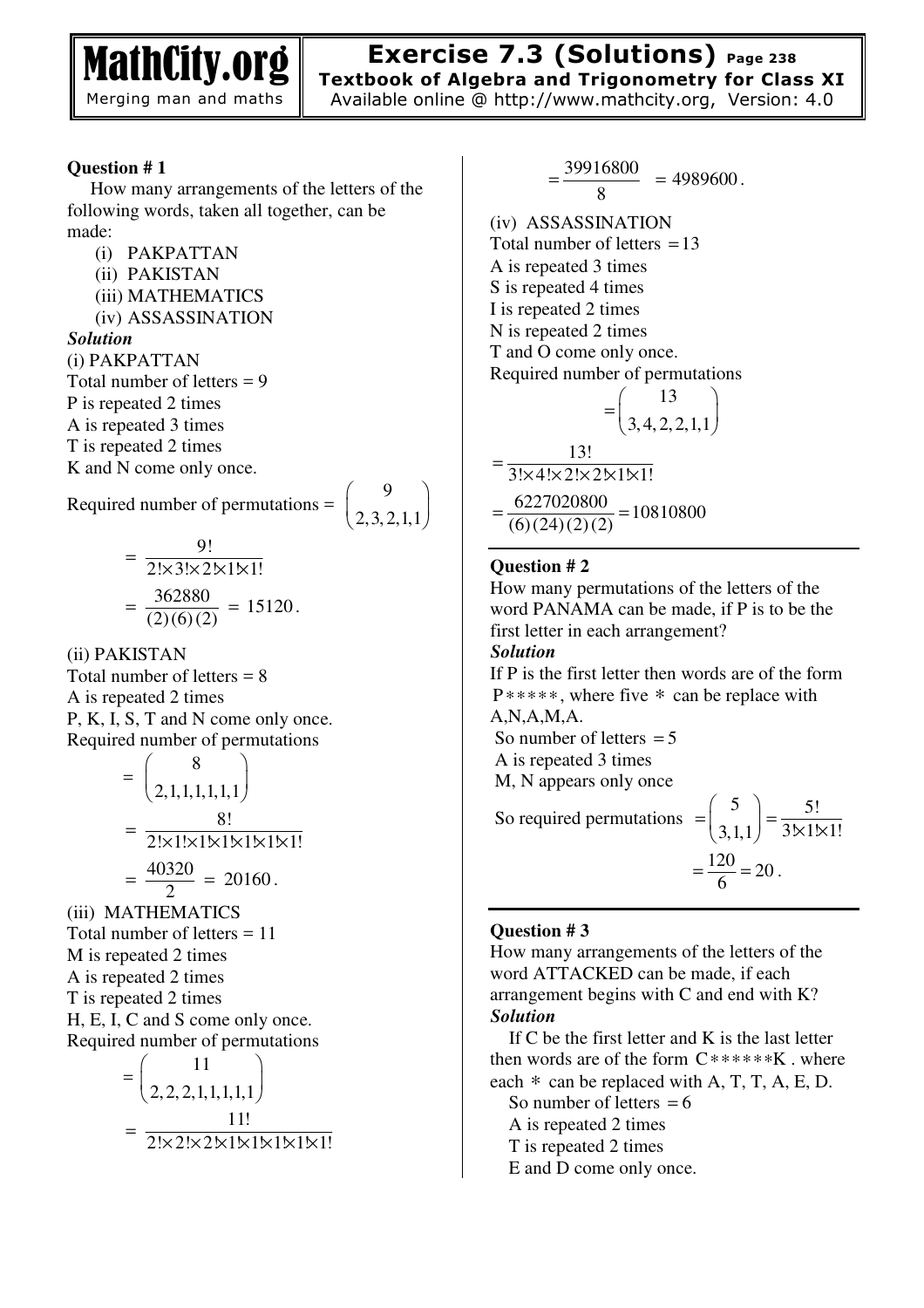So required permutations = 
$$
\binom{6}{2, 2, 1, 1}
$$
  
=  $\frac{6!}{2! \times 2! \times 1! \times 1!} = \frac{720}{4} = 180$ .

#### **Question # 4**

How many numbers greater than 1000,000 can be formed from the digits  $0, 2, 2, 2, 3, 4, 4$ ?

## *Solution*

The number greater than 1000000 are of the following forms. If numbers are of the form 2∗∗∗∗∗∗, where each  $*$  can be filled with  $0, 2, 2, 3, 4, 4$ Then number of digits  $= 6$ 

2 is repeated 2 times

4 is repeated 2 times

0 and 3 come only once.

So number formed 
$$
=\begin{pmatrix} 6 \\ 2, 2, 1, 1 \end{pmatrix}
$$
  
 $=\frac{6!}{2! \times 2! \times 1! \times 1!} = \frac{720}{4} = 180.$ 

Now if numbers are of the form 3∗∗∗∗∗∗ , where each  $*$  can be filled with  $0, 2, 2, 2, 4, 4$ 

Then number of digits  $= 6$ 2 is repeated 3 times 4 is repeated 2 times 0 comes only once.

So number formed 6 3, 2, 1  $=\begin{pmatrix} 6 \\ 3, 2, 1 \end{pmatrix}$  $=\frac{6!}{3! \times 2! \times 1!} = \frac{720}{12} = 60.$ 

Now if numbers are of the form 4∗∗∗∗∗∗, where each  $*$  can be filled with  $0, 2, 2, 2, 3, 4$ Then number of digits  $= 6$ 

2 is repeated 3 times

0, 3 and 4 come only once.

So number formed 
$$
=\begin{pmatrix} 6 \\ 3, 1, 1 \end{pmatrix} = \frac{6!}{3! \times 1! \times 1!}
$$
  
 $=\frac{720}{6} = 120.$ 

So required numbers greater than 1000000  $-180 + 60 + 120$ 

$$
= 180 + 60 +
$$

$$
= 360.
$$

# **Alternative**

(Submitted by **Waqas Ahmad** - FAZMIC Sargodha – 2004-06) No. of digits  $= 7$ No. of  $2's = 3$ No. of  $4's = 2$ 0 and 3 come only once.

Permutations of 7 digits number 7 3, 2, 1, 1  $=\left(\begin{matrix}7\\3,2,1,1\end{matrix}\right)$ = 7!  $3x2x1x1!$  $=\frac{5040}{12} = 420.$ Number less than 1,000,000 are of the form 0∗∗∗∗∗∗, where each ∗ can be replaced with 2, 2, 3, 4, 4. No. of digits  $= 6$ No. of  $2's = 3$ No. of  $4's = 2$  3 comes only once So permutations 6  $=\left(\frac{6}{3, 2, 1}\right)=\frac{6!}{3\cancel{1}\cancel{2!}}$  $\overline{\frac{3\times 2\times 1!}{2}}$ 

$$
(3, 2, 1) \quad 3 \times 2
$$

$$
= \frac{720}{12} = 60
$$

Hence number greater than  $1000000 = 420 - 60$  $= 360.$ 

# **Question # 5**

How many 6-digits numbers can be formed from the digits 2, 2, 3, 3, 4, 4? How many of them will lie between 400,000 and 430,000?

#### *Solution*

Total number of digits  $= 6$ Number of  $2's = 2$ Number of  $3's = 2$ Number of  $4's = 2$ So number formed by these 6 digits

$$
= \begin{pmatrix} 6 \\ 2, 2, 2 \end{pmatrix} = \frac{6!}{(2!)(2!)(2!)} = \frac{720}{(2)(2)(2)} = 90.
$$

The numbers lie between 400,000 and 430,000 are only of the form 42\*\*\*\*, where each \* can be filled by 2, 3, 3, 4.

Here number of digits  $= 4$ .

Number of 2's = 1  
Number of 3's = 2  
Number of 4's = 1  
So number formed = 
$$
\binom{4}{1, 2, 1} = \frac{4!}{(1!)(2!)(1!)} = \frac{24}{2} = 12.
$$

## **Question # 6**

11 members of a club form 4 committees of 3, 4, 2, 2 members so that no member is a member is a member of more than one committee. Find the number of committees.

# *Solution*

Total members  $=11$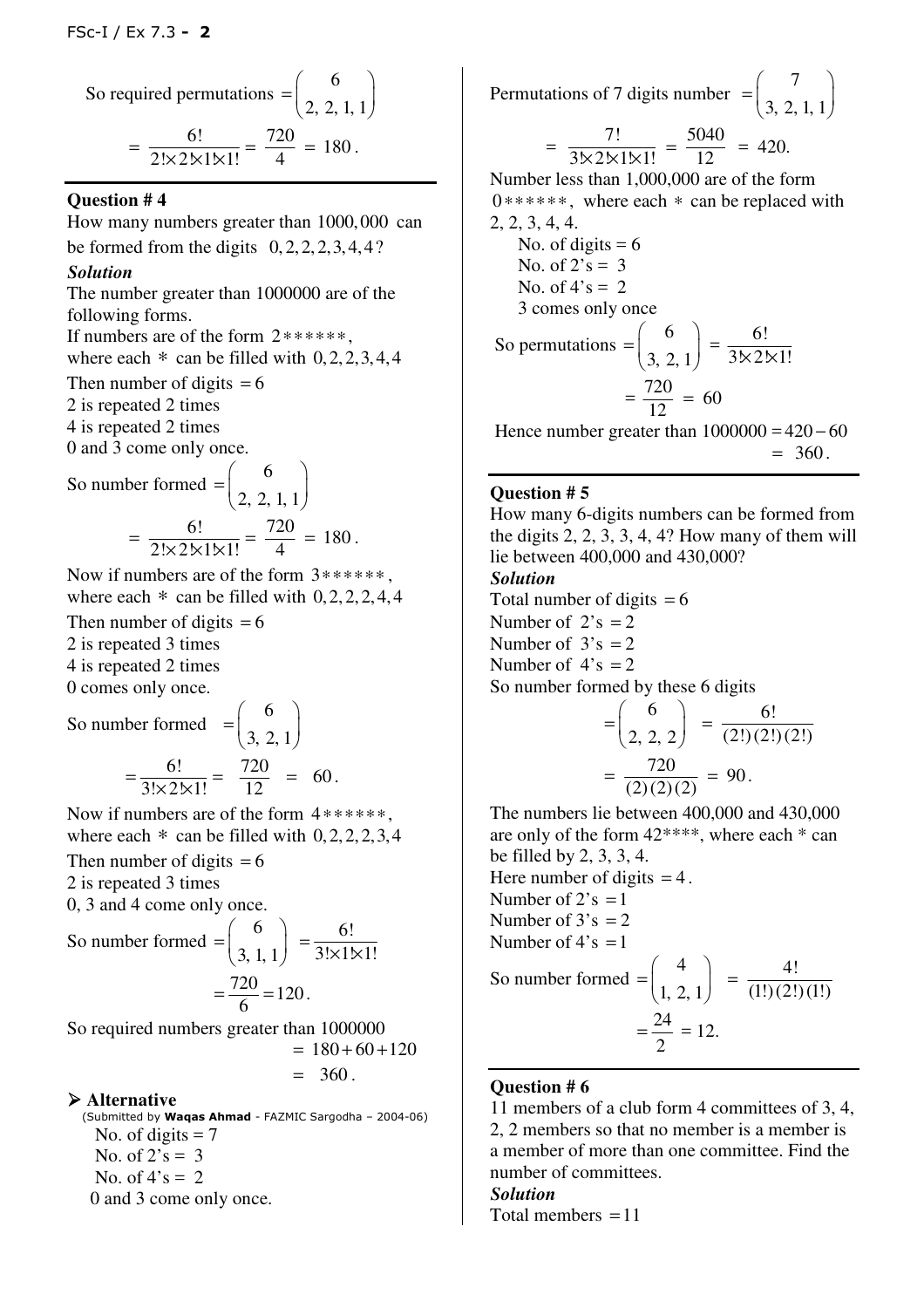Members in first committee  $= 3$ Members in second committee  $=4$ Members in third committee  $= 2$ Members in fourth committee  $= 2$ So required number of committees

$$
= \left(\frac{11}{3, 4, 2, 2}\right) = \frac{11!}{3! \cdot 4! \cdot 2! \cdot 2!}
$$

$$
= \frac{39916800}{(6)(24)(2)(2)} = 69300.
$$

#### **Question # 7**

The D.C.Os of 11 districts meet to discuss the law and order situation in their districts. In how many ways can they be seated at a round table, when two particular D.C.Os insist on sitting together?

## *Solution*

Number of D.C.O's  $= 9$ 

Let  $D_1$  and  $D_2$  be the two D.C.O's insisting to sit together so consider them one.

If  $D_1D_2$  sit together then permutations

 $= {}^{9}P_9 = 362880$ 

If  $D_2D_1$  sit together then permutations

 $= {}^{9}P_9 = 362880$ So total permutations  $= 362880 + 362880$  $= 725760$ 

# **Question # 8**

The Governor of the Punjab calls a meeting of 12 officers. In how many ways can they be seated at a round table?

# *Solution*

 Fixing one officer on a particular seat, we have permutations of remaining 11 officers  $=$ <sup>11</sup> $P_{11}$  = 39916800.

# **Question # 9**

Fatima invites 14 people to a dinner. There are 9 males and 5 females who are seated at two different tables so that guests of one sex seat at one round table and the guests of other sex at the second table. Find the number of ways in which all guests are seated.

# *Solution*

 9 males can be seated on a round table  $=$ <sup>8</sup> $P_8$  = 40320 And 5 females can be seated on a round table  $= {}^4P_4 = 24$ So permutations of both =  $40320 \times 24$  $= 967680.$ 

## **Question # 10**

Find the numbers of ways in which 5 men and 5 women can be seated at a round table in such a way that no two persons of same sex sit together. *Solution* 



 If we fix one man round a table then their permutations  $= {}^4P_4 = 24$  Now if women sit between the two men then their permutations  $= {}^5P_5 = 120$ So total permutations  $= 24 \times 120 = 2880$ 

## **Question # 11**

In how many ways can 4 keys be arranged on a circular key ring?

# *Solution*

Number of keys  $= 4$ 

Fixing one key we have permutation  $= {}^3P_3 = 6$ 



Since above figures of arrangement are reflections of each other

Therefore permutations  $= \frac{1}{2} \times 6 = 3$ 

#### **Question # 12**

How many necklaces can be made from 6 beads of different colours? *Solution*  Number of beads  $= 6$ 

Fixing one bead, we have permutation  $= {}^5P_5$  $= 120$